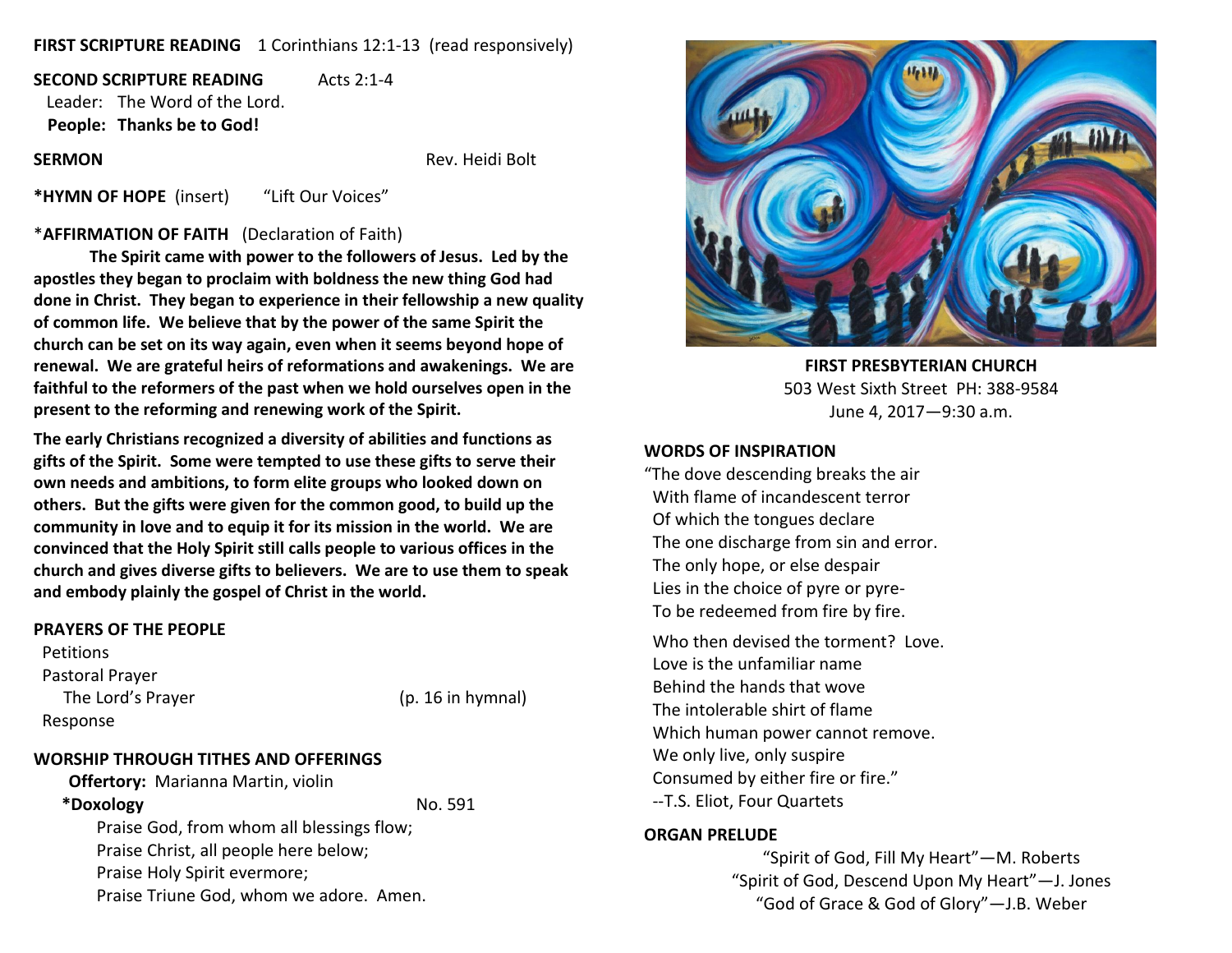## **RINGING OF THE CHURCH BELL**

# **WELCOME AND ANNOUNCEMENTS**

**SPECIAL MUSIC** "The Lord's Prayer"—David Hulse, soloist

## **CALL TO WORSHIP**

 **One: On the day of Pentecost, the church was gathered together in one place. Could it have looked something like this?**

*(Turn and look around you; notice the people who sit near you today.)*

 **One: On the day of Pentecost, the Spirit of God blew through the church like a howling wind. Could it have sounded something like this?**

*(Respond by making wind noises with your mouth and by rubbing your hands back and forth.)*

 **One: On the day of Pentecost, differences were minimized as people came together seeing and hearing one another. Could it have felt something like this?**

*(Respond by holding hands with someone close to you.)*

 **One: On the day of Pentecost, the Spirit of God fell down like rain on everyone gathered there that day. And sons and daughters prophesied.**

*(If you are a son or daughter, no matter your age, place one hand on your heart.)*

# **One: And young people saw visions.**

 *(If you consider yourself young, or young at heart, place a second hand on your heart.)*

**One: And old people dreamed dreams.**

*(If you consider yourself wise in years, place a second hand on your heart.)*

 **One: Thanks be to God for bringing us together in this worship place. May we, like those before us, worship God with our whole heart. Amen.**

**\*HYMN OF PRAISE** No. 130

 "Let Every Christian Pray" *(Prayer Request cards are collected by the Usher.)*

## **\*PRAYER OF CONFESSION** (unison)

**Mighty God, you showed up in dazzling light and in a still, small voice. You showed up as a tiny baby lying in a manger.**

**You showed up on a long, dusty walk to Emmaus.**

**You keep showing up in the most mysterious ways, so we should have known you might show up like a powerful wind, bringing with you the reminder of warmth, and the ability for us to hear one another. We should have known, and yet we didn't. We don't. We doubt.**

**Like the men on the way to Emmaus, we can't see you. Like the weary people of Bethlehem, we don't make room for you.**

**And like members of the early church community, we look for excuses to explain your presence away. Loving God, forgive our weak hearts, because from the beginning you have been here, revealing yourself to us.**

**And from the beginning, we have struggled to see that.**

**Despite our bad track record, we come to you today, asking that once more you might give us a second chance;**

**We ask that once more you might pour your Spirit out on us.**

**For we are in desperate need of you and the mysterious ways you keep showing up.**

**Amen.**

## **\*SILENT PRAYER**

## **\*ASSURANCE OF PARDON**

- One: Brothers and sisters, hear this good news: Despite our failings, God is here, and God has poured out God's spirit on all flesh.
- **Many: We are united, we are made clean, and we are free to dream new dreams for this broken world. Thanks be to God!**

# **\*PRAYER RESPONSE –** Hymn No. 595  **Alleluia, alleluia: alle, alleluia; Alleluia, alleluia: alle, alleluia.**

## **A TIME FOR YOUNG DISCIPLES**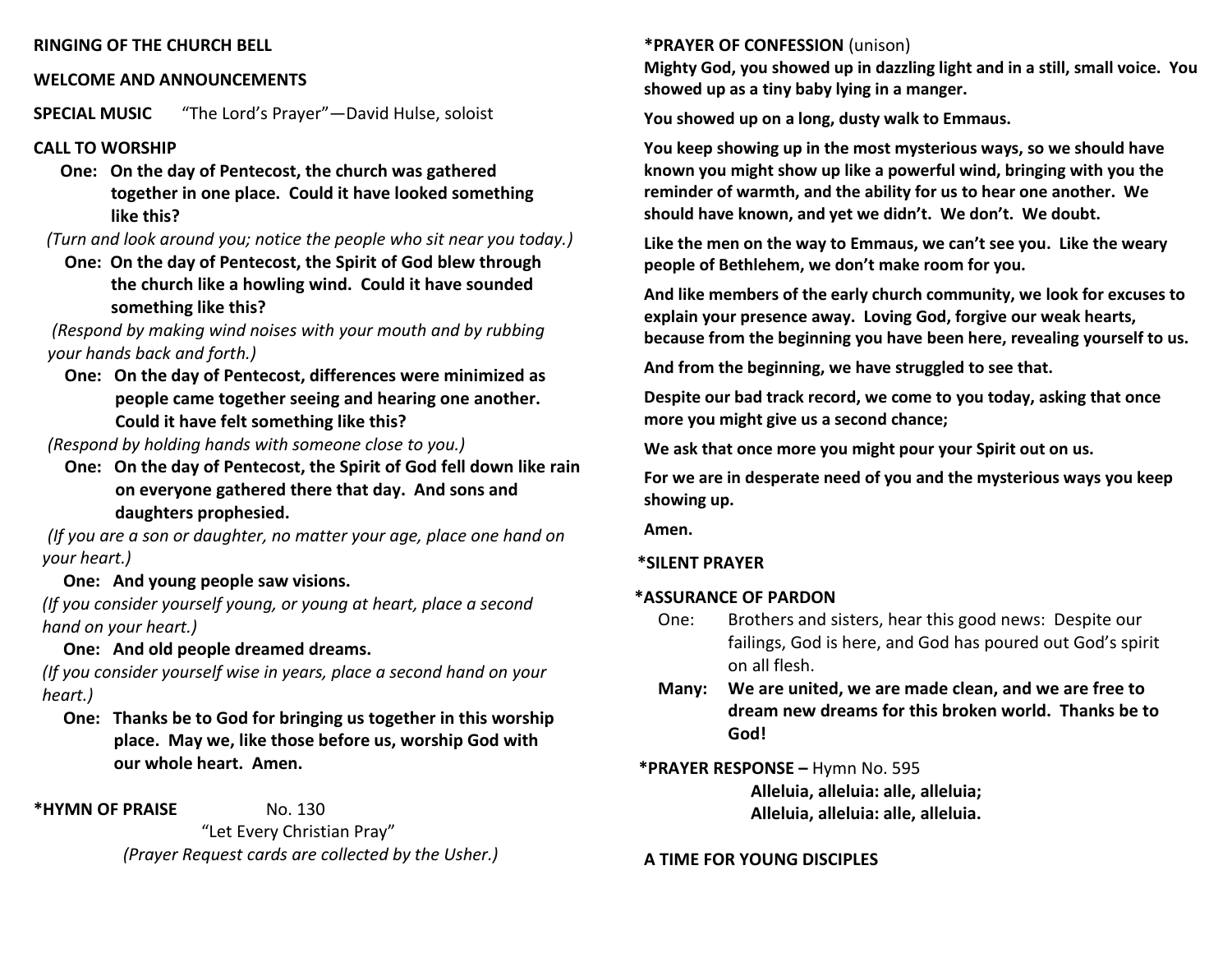## **1 Corinthians 12:1-13** (read responsively)

12Now concerning spiritual gifts, brothers and sisters, I do not want you to be uninformed. **<sup>2</sup>You know that when you were pagans, you were enticed and**  led astray to idols that could not speak. <sup>3</sup>Therefore I want you to understand that no one speaking by the Spirit of God ever says 'Let Jesus be cursed!' and no one can say 'Jesus is Lord' except by the Holy Spirit.

**4 Now there are varieties of gifts, but the same Spirit;** <sup>5</sup>and there are varieties of services, but the same Lord; **<sup>6</sup>and there are varieties of activities, but it is the same God who activates all of them in everyone.** <sup>7</sup>To each is given the manifestation of the Spirit for the common good. **<sup>8</sup>To one is given through the Spirit the utterance of wisdom, and to another the utterance of knowledge**  according to the same Spirit, <sup>9</sup>to another faith by the same Spirit, to another gifts of healing by the one Spirit, **<sup>10</sup>to another the working of miracles, to another prophecy, to another the discernment of spirits, to another various kinds of tongues, to another the interpretation of tongues.** <sup>11</sup>All these are activated by one and the same Spirit, who allots to each one individually just as the Spirit chooses.

**12 For just as the body is one and has many members, and all the members of the body, though many, are one body, so it is with Christ.** <sup>13</sup>For in the one Spirit we were all baptized into one body—Jews or Greeks, slaves or free—and we were all made to drink of one Spirit.

# **Acts 2:1-4**

2When the day of Pentecost had come, they were all together in one place. <sup>2</sup>And suddenly from heaven there came a sound like the rush of a violent wind, and it filled the entire house where they were sitting. <sup>3</sup>Divided tongues, as of fire, appeared among them, and a tongue rested on each of them. <sup>4</sup>All of them were filled with the Holy Spirit and began to speak in other languages, as the Spirit gave them ability.

## **\*Prayer of Dedication**

One: God, you have given us absolutely everything we have.

 **Many: You gave us sunsets and speckled eggs, tiny newborn hands, and silver moons, so that we could know what beauty looks like.**

> **You gave us major keys, and harmonies, forgiveness and poetry, so that we could know what love sounds like.**

> **You gave us hands to build, fire to warm, water to clean, and food to fill, so that we could know what peace feels like.**

 **You gave us hearts to give, minds to hope, hands to serve, and mouths to pray, so that we know what your Kingdom looks like.**

 **So today we pray that you might be able to use these humble gifts to bring your kingdom here, so that more may know what beauty looks like, what love sounds like, and what peace feels like, saying all the while, "thank you, thank you, thank you."**

 **For you have given us everything we have.**

 **Gratefully we pray, Amen.**

**\* HYMN OF TRUST** No. 131 "Wind Who Makes All Winds That Blow"

## **THE SACRAMENT OF THE LORD'S SUPPER**

**Invitation**

## **Great Prayer of Thanksgiving**

Leader: The Lord be with you.

 **People: And also with you.**

Leader: Lift up your hearts.

 **People: We lift them to the Lord.**

Leader: Let us give thanks to the Lord our God.

 **People: It is right to give our thanks and praise…**

## **Words of Institution**

## **Sharing the Sacrament**

(*Please partake of the elements as they come to you. Pass the tray to your neighbor with the words, "the Bread of Heaven" or "the Cup of Salvation.")*